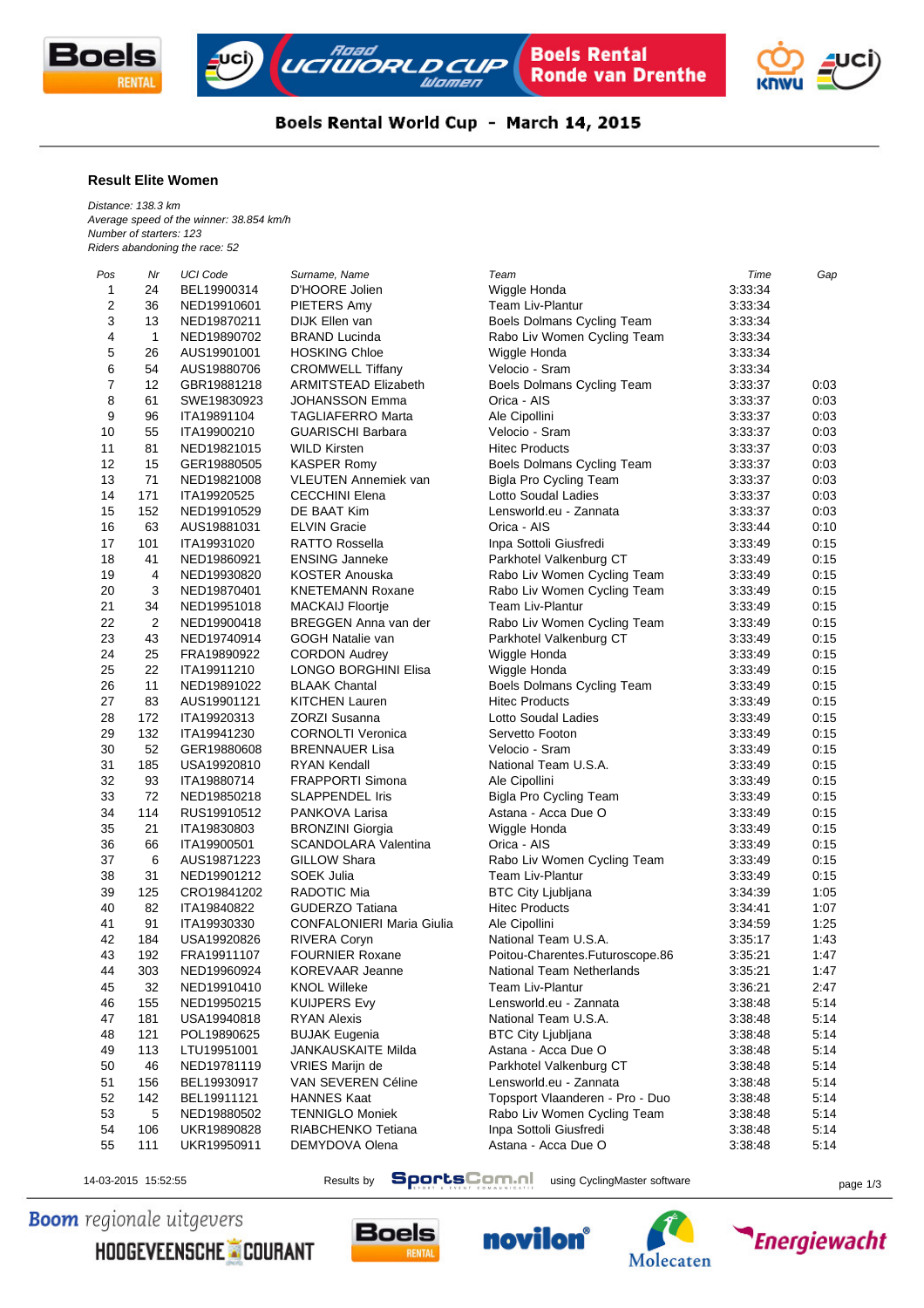





## Boels Rental World Cup - March 14, 2015

| Pos | Nr  | <b>UCI Code</b> | Surname, Name              | Team                              | Time    | Gap        |
|-----|-----|-----------------|----------------------------|-----------------------------------|---------|------------|
| 56  | 122 | SRB19960115     | <b>ERIC Jelena</b>         | <b>BTC City Ljubljana</b>         | 3:38:48 | 5:14       |
| 57  | 92  | ITA19950106     | FIDANZA Arianna            | Ale Cipollini                     | 3:38:48 | 5:14       |
| 58  | 112 | RUS19940111     | DOBRYNINA Ksenia           | Astana - Acca Due O               | 3:38:48 | 5:14       |
| 59  | 45  | NED19940901     | <b>MARKUS Riejanne</b>     | Parkhotel Valkenburg CT           | 3:38:48 | 5:14       |
| 60  | 14  | LUX19870225     | <b>MAJERUS Christine</b>   | <b>Boels Dolmans Cycling Team</b> | 3:38:48 | 5:14       |
| 61  | 176 | BEL19870512     | <b>DECROIX Lieselot</b>    | <b>Lotto Soudal Ladies</b>        | 3:38:48 | 5:14       |
| 62  | 252 | NED19920118     | <b>WOERING Melanie</b>     | Team Rytger                       | 3:38:48 | 5:14       |
| 63  | 95  | POL19840118     | JASINSKA Malgorzata        | Ale Cipollini                     | 3:38:48 | 5:14       |
| 64  | 51  | BLR19890206     | AMIALIUSIK Alena           | Velocio - Sram                    | 3:38:48 | 5:14       |
| 65  | 94  | ITA19930205     | <b>BARTELLONI Beatrice</b> | Ale Cipollini                     | 3:38:48 | 5:14       |
| 66  | 131 | RUS19820727     | ANTOSHINA Tatiana          | Servetto Footon                   | 3:38:48 | 5:14       |
| 67  | 64  | AUS19870917     | SPRATT Amanda              | Orica - AIS                       | 3:38:48 | 5:14       |
| 68  | 174 | LUX19871030     | <b>HOFFMANN Chantal</b>    | Lotto Soudal Ladies               | 3:38:48 | 5:14       |
| 69  | 182 | USA19881128     | <b>FISHER Heather</b>      | National Team U.S.A.              | 3:38:48 | 5:14       |
| 70  | 56  | USA19890720     | <b>WILES Tayler</b>        | Velocio - Sram                    | 3:38:48 | 5:14       |
| 71  | 62  | NED19801127     | <b>GUNNEWIJK Loes</b>      | Orica - AIS                       | 3:38:48 | 5:14       |
|     |     |                 |                            |                                   |         |            |
|     | 16  | USA19850504     | <b>GUARNIER Megan</b>      | Boels Dolmans Cycling Team        |         | <b>DNF</b> |
|     | 23  | SWE19881024     | <b>FAHLIN Emilia</b>       | Wiggle Honda                      |         | DNF        |
|     | 33  | GER19851117     | <b>LICHTENBERG Claudia</b> | <b>Team Liv-Plantur</b>           |         | DNF        |
|     | 35  | SWE19810208     | <b>MUSTONEN Sara</b>       | Team Liv-Plantur                  |         | <b>DNF</b> |
|     | 42  | NED19910522     | <b>HOEKSMA Ilona</b>       | Parkhotel Valkenburg CT           |         | DNF        |
|     | 44  | NED19960412     | BOS Jip van den            | Parkhotel Valkenburg CT           |         | DNF        |
|     | 65  | AUS19830815     | <b>WILLIAMS Lizzie</b>     | Orica - AIS                       |         | DNF        |
|     | 73  | USA19800930     | <b>OLDS Shelley</b>        | Bigla Pro Cycling Team            |         | DNF        |
|     | 75  | FIN19890628     | LEPISTÖ Lotta              | Bigla Pro Cycling Team            |         | <b>DNF</b> |
|     | 76  | RSA19851209     | MOOLMAN-PASIO Ashleigh     | <b>Bigla Pro Cycling Team</b>     |         | <b>DNF</b> |
|     | 84  | NOR19921009     | <b>BJØRNSRUD Miriam</b>    | <b>Hitec Products</b>             |         | <b>DNF</b> |
|     | 85  | NOR19910712     | <b>MOBERG Emilie</b>       | <b>Hitec Products</b>             |         | DNF        |
|     | 86  | DEN19920713     | <b>LETH Julie</b>          | <b>Hitec Products</b>             |         | DNF        |
|     | 102 | EST19910625     | <b>RIST Liisi</b>          | Inpa Sottoli Giusfredi            |         | <b>DNF</b> |
|     | 103 | ITA19941119     | <b>ARZUFFI Alice Maria</b> | Inpa Sottoli Giusfredi            |         | DNF        |
|     | 105 | ITA19920508     | <b>TREVISI Anna</b>        | Inpa Sottoli Giusfredi            |         | DNF        |
|     | 116 | RUS19890501     | ZHAPAROVA Aizhan           | Astana - Acca Due O               |         | DNF        |
|     | 123 | SLO19890607     | <b>BATAGELJ Polona</b>     | <b>BTC City Ljubljana</b>         |         | DNF        |
|     | 124 | SLO19851003     | PINTAR Ursa                | <b>BTC City Ljubljana</b>         |         | DNF        |
|     | 126 | AZE19890301     | PAVLUKHINA Olena           | <b>BTC City Ljubljana</b>         |         | DNF        |
|     | 133 | RUS19870618     | POTOKINA Anna              | Servetto Footon                   |         | DNF        |
|     | 134 | ITA19960826     | <b>FRANCHI Elena</b>       | Servetto Footon                   |         | DNF        |
|     | 135 | FIN19810301     | SAARELAINEN Sari           | Servetto Footon                   |         | DNF        |
|     | 136 | ITA19940715     | <b>PAVIN Michela</b>       | Servetto Footon                   |         | DNF        |
|     | 143 | BEL19960421     | <b>DELBAERE</b> Fien       | Topsport Vlaanderen - Pro - Duo   |         | <b>DNF</b> |
|     | 144 | BEL19931129     | VAN DEN HAUTE Steffy       | Topsport Vlaanderen - Pro - Duo   |         | <b>DNF</b> |
|     | 145 | BEL19950901     | VAN DEN STEEN Kelly        | Topsport Vlaanderen - Pro - Duo   |         | DNF        |
|     | 146 | BEL19921101     | <b>CROKET Gilke</b>        | Topsport Vlaanderen - Pro - Duo   |         | <b>DNF</b> |
|     | 151 | NED19880704     | <b>KESSLER Nina</b>        | Lensworld.eu - Zannata            |         | DNF        |
|     | 153 | NED19920328     | <b>BORGERINK Mariel</b>    | Lensworld.eu - Zannata            |         | DNF        |
|     | 154 | NED19890711     | OTTEN Marissa              | Lensworld.eu - Zannata            |         | DNF        |
|     | 161 | ITA19930716     | VIECELI Lara               | S.C. Michela Fanini Rox           |         | DNF        |
|     | 162 | ITA19880218     | <b>GULINO Nina</b>         | S.C. Michela Fanini Rox           |         | DNF        |
|     | 163 | ITA19950330     | <b>BALDUCCI Michela</b>    | S.C. Michela Fanini Rox           |         | DNF        |
|     | 164 | ITA19850425     | <b>LARI Alessandra</b>     | S.C. Michela Fanini Rox           |         | DNF        |
|     | 166 | ETH19920121     | <b>KELIL Eyerusalem</b>    | S.C. Michela Fanini Rox           |         | DNF        |
|     | 173 | BEL19900528     | <b>DAAMS</b> Jessie        | Lotto Soudal Ladies               |         | <b>DNF</b> |
|     | 175 | AUS19890215     | <b>TAYLOR Carlee</b>       | Lotto Soudal Ladies               |         | DNF        |
|     | 183 | USA19860804     | JORGENSEN Laura            | National Team U.S.A.              |         | DNF        |
|     | 186 | USA19761125     | CHARITY Amy                | National Team U.S.A.              |         | DNF        |
|     | 191 | FRA19870602     | JEULAND Pascale            | Poitou-Charentes.Futuroscope.86   |         | <b>DNF</b> |
|     | 193 | FRA19930503     | <b>DUVAL Eugénie</b>       | Poitou-Charentes.Futuroscope.86   |         | DNF        |
|     | 194 | FRA19950224     | <b>ERAUD Séverine</b>      | Poitou-Charentes.Futuroscope.86   |         | DNF        |
|     | 251 | NED19920118     | <b>WOERING Henriette</b>   | Team Rytger                       |         | DNF        |

14-03-2015 15:52:55 Results by **SportsComment** using CyclingMaster software page 2/3

**Boom** regionale uitgevers









**Energiewacht**